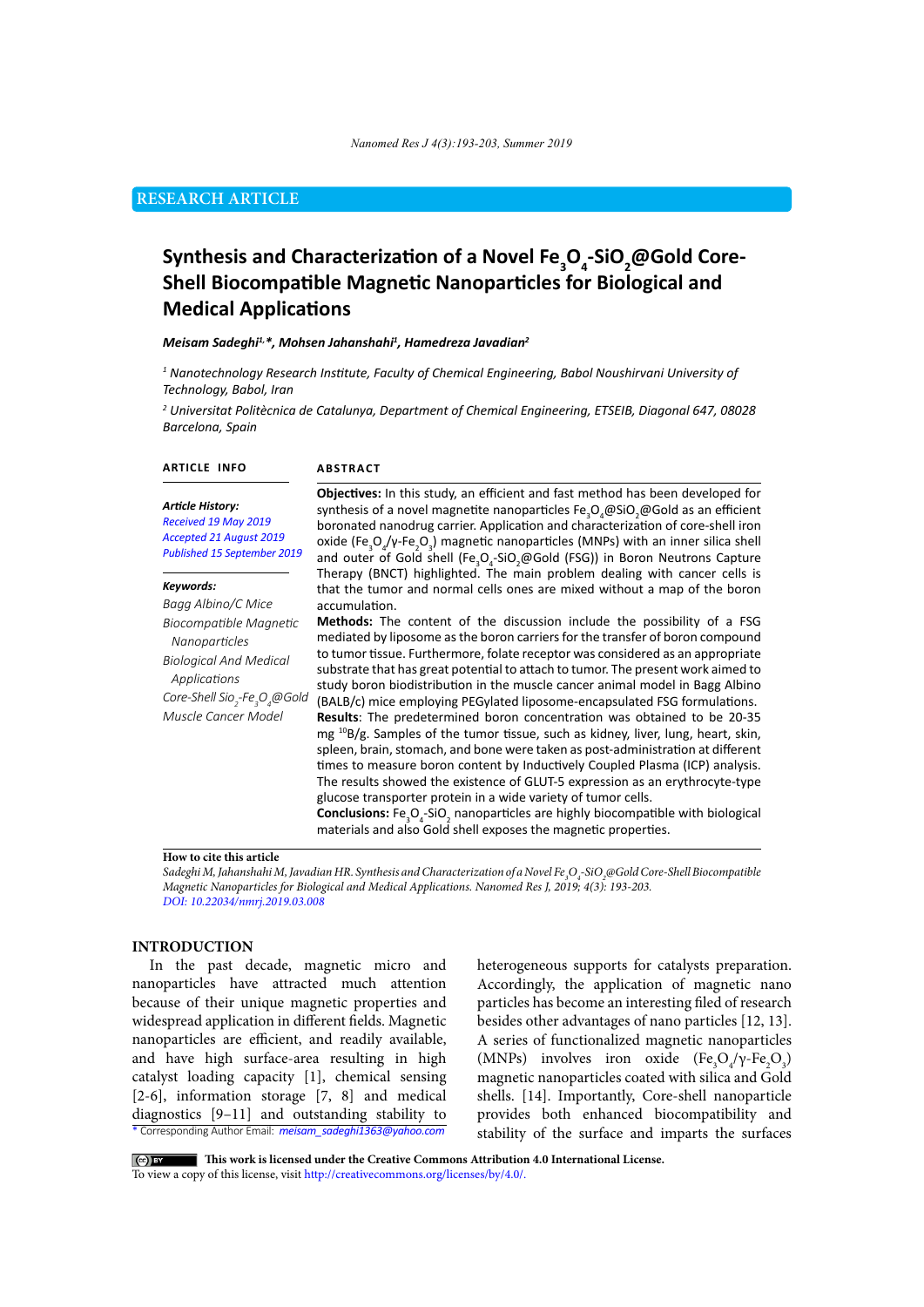with the desired biological or chemical, catalytic interfacial reactivities [15, 16]. The successes of these synthetic approaches discover the potential applications of FSG [17-20].

In pharmaceutical and medical aspects, novel drug delivery systems such as polymers, liposomes, and Monoclonal antibodies open new views in cancer treatment [21]. Traveling of Magnetic nanoparticles, such as  $\text{Fe}_{3}\text{O}_{4}\text{-}\text{SiO}_{2}$  coreshell through the bloodstream and tendency to accumulate into the surrounding tumor tissue is important. [22]. One significant aspect is the development of compounds that can deliver a high boron payload to the tumors [23]. Hence, considerable successes have been obtained on the liposomal delivery system as a new targeting fact.

Liposomes are profitable drug delivery carriers that are able to selectively transfer a large amount of a broad variety of 10B agents to the tumor tissue. For this purpose, for carrier system development, folate receptors was considered as an appropriate substrate that has a potential to attach to tumor compared with normal cells. During the investigation of its applicable behavior, we have found that the muscle cancer in BALB/c mice model possesses a unique advantage for treatment of tumors [24-27].

The main problem dealing with muscle cancer is that the tumor and normal cells are mixed without a map of the boron accumulation. As a result, in different tissue samples, the boron concentration in tissue composition is not accurate. The purpose of study was to perform biodistribution studies of FSG in the muscle cancer in BALB/c mice model. In this model, we have examined different sites surrounding healthy organs in the BALB/c mice model. The optimization of selective boron delivery to cancer cells is an interesting area of research and must be as a starting point to contribute and optimize its therapeutic efficacy. Using a novel drug containing 10B compound in smart release and administering to a patient is a novel method in the treatment of the cancerous tumors. The reduce production cost as well as minimum side effects in treatment are other advantages of the applied drug and method.

In the present article, 41.1 mg of the liposomeencapsulated FSG was delivered to a tumor site. Results demonstrated that the highest concentration of drug in the tumor tissue (27 mg/L) occurs at a period of 45 min to 3 h. Hence, Specific method of inductively coupled plasma (ICP) analysis was applied for samples of the tumor, normal (muscle) tissue, liver, heart, lung, spleen, skin, stomach, brain, bone, kidney and blood to check the boron distribution in different tissue portions.

# **MATERIALS AND METHODS**

*Preparation of Fe3 O4 -SiO2 @Gold (FSG) nanoparticles Preparation of the Fe3 O4 nanoparticles (FMNs)*

 $Fe<sub>3</sub>O<sub>4</sub>$  nanoparticles were synthesized using a modified protocol. Fe $\text{Cl}_3$  and Fe $\text{Cl}_2$  solution in HCl with the optimum mole fraction ratio of  $Fe^{3+}$ :  $Fe^{2+}$ in 2:1 (Fig. 1) was added to a flat bottom balloon separately and stirred using a magnetic stirring bar.

To prepare water-soluble and dispersed FMNs, the solutions of  $\text{FeCl}_3$ .6H<sub>2</sub>O (1 M) and  $\text{FeCl}_2$ .4H<sub>2</sub>O (2 M) were prepared by dissolving the iron salts in 2 and 1 M HCl solutions in a 250 ml flask. Then, the solutions were mixed at 25 °C. Then, ammonia solution (1 M, 100 ml) was added droplet. Then, particles were filtered and washed several times. The pH of the solution was adjusted up to 10. The stirring of the solution was continued for 1 h until the stable black FMNs were appeared. The ferrite powder was finally dried in vacuum oven at 80 °C for 24 h to complete removal of water. The reaction mechanism is explained as below.

$$
Fe^{2+} + 2Fe^{+} + 8NH_3 + H_2O \rightarrow Fe_3O_4 + NH_4OH
$$

*Preparation of the Fe3 O4 /SiO2 magnetic nanoparticles (FSMNs)*

The core/shell  $Fe<sub>3</sub>O<sub>4</sub>@SiO<sub>2</sub>$  was prepared according to the Stober process [28] with some modifications. The obtained MNPs powder (1g) were dispersed in a mixture of 100 mL of ethanol,



Fig. 1. Optimization of Fe<sup>3+</sup> / Fe<sup>2+</sup> ratio for production of Fe<sub>3</sub>O<sub>4</sub>

*Nanomed Res J 4(3): 193-203, Summer 2019*  $(cc)$  DY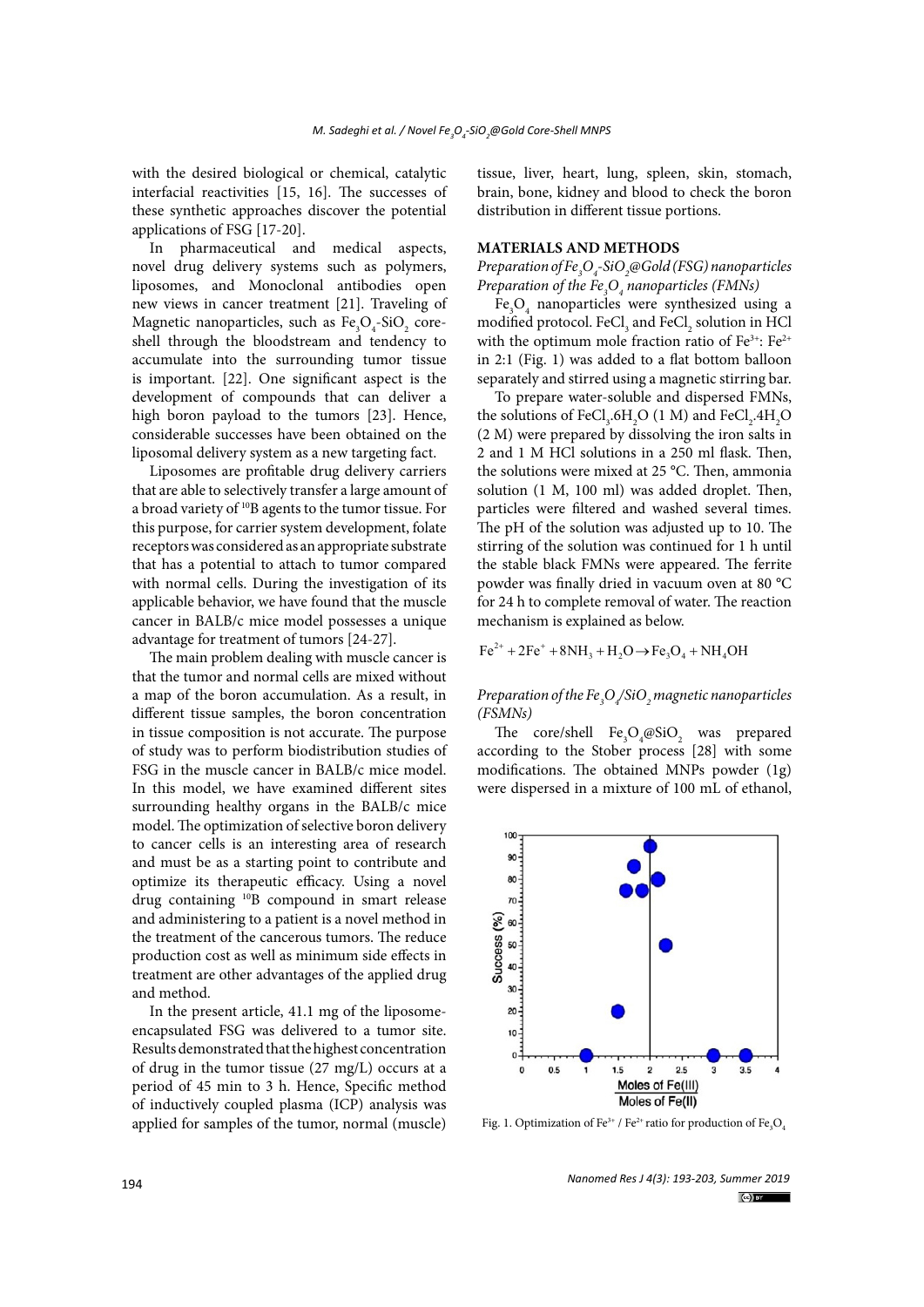20 mL of distilled water by the ultrasonic treatment for 30 min and 5.0 mL of 28 wt % concentrated ammonia aqueous solution  $(NH<sub>3</sub>.3H<sub>2</sub>O)$  with vigorous stirring, followed by the addition of 2 mL of Tetra Ethyl Ortho Silicate (TEOS) was dropwise added to this dispersion. The resulting dispersion was kept stirred mechanically under  $\mathrm{N}_\mathrm{2}$  protection for 12 h at room temperature. The obtained  $\text{Fe}_{\text{3}}\text{O}_{\text{4}}\text{\textit{\textbf{Q}}}$  $\mathrm{SiO}_2$  nanoparticles were separated with a magnet and washed repeatedly with ethanol and water to remove nonmagnetic byproduct.

#### *Activation of FSMNs*

Then, the obtained MNPs powder (1g) was dispersed in methanol (100 mL) and toluene (30 mL) by the ultrasonic treatment for 30 min before 3-Amino Propyl Tri Ethoxy Silane (APTES), (99%, 1 mL) was added to the mixture. After mechanically agitation for 12 h, the suspended substance was separated by a magnet. The settlement product was redispersed in ethanol by sonication and isolated with magnetic decantation for 5 times. The precipitated product (APTES-MNPs) was dried at room temperature under vacuum. The reactions mechanism is explained as below.

 $FeCl_2 + 2Fecl_3 + 8NH_4OH \rightarrow Fe_3O_4 + 8NH_4cl + 4H_2O$ 

 $Fe<sub>3</sub>O<sub>4</sub>$ .ncl<sup>-</sup> +  $mH<sub>3</sub>O \rightarrow Fe<sub>3</sub>O<sub>4</sub>$  $mOH<sup>-</sup>$  + ncl<sup>-</sup> +  $mH<sup>+</sup>$ 

$$
Si \left( \text{OC}_2 \text{H}_5 \right) + \text{H}_2 \text{O} \rightarrow Si \left( \text{OH} \right)_4 + \text{C}_2 \text{H}_5 \text{OH}
$$

# *Preparation of Fe3 O4 -SiO2 @Gold nanoparticles*

The synthesis of  $\text{Fe}_3\text{O}_4$  nanoparticles starts according to process in which  $\text{Fe}(\text{acac})_{_3}$  is reduced using 1,2-hexadecanediol in the presence of oleic acid. Following  $\text{Fe}_{3}\text{O}_{4}$  make as nanoparticles with the favorite sizes, Gold is deposited on to the surface of  $\text{Fe}_3\text{O}_4$  by reduction of  $\text{Au}(\text{CH}_3\text{COO})_3$  using 1,2-hexadecanediol in the presence of oleic acid at higher temperature (180–190 ºC). The resulting  $Fe_{3}O_{4}$ -SiO<sub>2</sub>@Gold nanoparticles can be separated by centrifugation from the uncoated  $\text{Fe}_3\text{O}_4$  nanoparticles.

This approach can produce highly monodisperse Fe-oxide-SiO<sub>2</sub>-Gold nanoparticles.

#### *Synthetic procedure of liposome-encapsulated FSG*

The synthetic procedure of liposomeencapsulated FSG using polyethylene glycol (PEG) as a precursor mentioned in the literature [29] allows a solubility of the drug in the blood and binding of a ligand to the liposome. Furthermore, folate ligand bonded to the PEG. As demonstrated in Fig. 3, the liposome can encapsulate aqueous solutions of sodium salts anions and join lipophilic boron-containing nanodrug components embedded within the bilayer membrane [30]. For this purpose, 1 M solution of fructose in water or ethanol and 1 M solution of boric acid containing <sup>10</sup>Boron were provided. Also, adjusting and controlling the solution pH around 3-4 was performed. Then, some carbonate salt of solid calcium (dissolved in a little amount of deionized water) was added to the solution. As a result of this process, the biphasic solution was formed and the lower phase was separated. Nanodrug has several boron atoms in each molecule that caused to easily penetrate to the membrane of the tumor cell.

# *Model of cancer: Biodistribution and boron analysis studies*

The digestion of animals samples was carried out according procedure as discussed in the



Fig. 2. Step 1: An illustration of the Fe<sub>3</sub>O<sub>4</sub> magnetic nanoparticles and synthesis of the Fe<sub>3</sub>O<sub>4</sub>-SiO<sub>2</sub> magnetic nanoparticles. Step 2: Schematic process of producing the core – shell  $\text{Fe}_{3}\text{O}_{4}$ -SiO<sub>2</sub>@Gold nanoparticles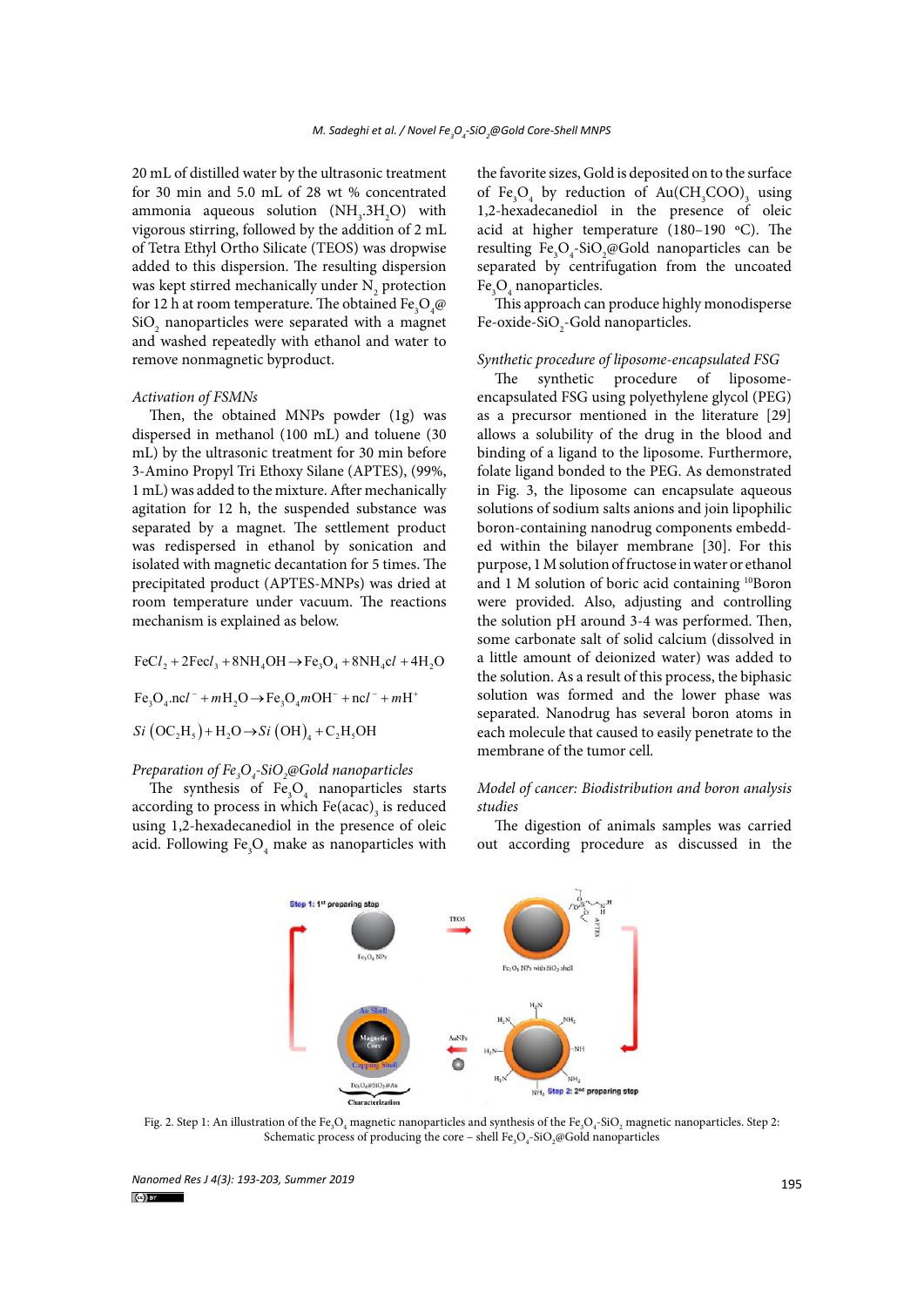*M. Sadeghi et al. / Novel Fe3 O4 -SiO2 @Gold Core-Shell MNPS*



Fig. 3. Schematic of liposome-encapsulated FSG



Fig. 4. Overall schematic of the nanodrug entrance into the blood and tissue

literature [31]. Over time, to identify the optimal injection protocol for delivery of boron to the tumor tissue, performed experiments were analyzed. Following the appropriate experiments, the data were presented and boron concentration was individually analyzed.

In the present study, several samples of tumor and cancerous tissues around tumor tissues were taken from each animal to informant the distribution of boron in the tumor, blood, and normal tissues [32]. Boron concentration values in the tumor, blood, and normal (muscle) tissues were obtained as post-administration to calculate the ratio of boron concentration in tumor/blood, normal tissue/blood and tumor/normal tissue for each of the compounds [33]. Fig. 4 shows an overall schematic of the entrance process of the drug and the process of BNCT used in the prior investigation.

#### **RESULTS AND DISCUSSION**

In order to investigate the morphology and the structure of FSG nanoparticle, the prepared particles were analyzed.



Fig. 5. X-ray diffraction pattern for the  $(a)$  Fe<sub>3</sub>O<sub>4</sub> nanoparticles (b)  $\text{Fe}_3\text{O}_4\text{-SiO}_2$  nanoparticles (c)  $\text{Fe}_3\text{O}_4\text{-SiO}_2$ @Gold nanoparticles

# *Qualitative and Quantitative Analysis* XRD *analysis of FSG nanoparticles*

X-ray diffraction pattern (JCPDS, card number 01-072-1243) for the  $(a)$  Fe<sub>3</sub>O<sub>4</sub> nanoparticles (b)  $Fe<sub>3</sub>O<sub>4</sub>$ -SiO<sub>2</sub> nanoparticles (c)  $Fe<sub>3</sub>O<sub>4</sub>$ -SiO<sub>2</sub>@Gold

> *Nanomed Res J 4(3): 193-203, Summer 2019*  $(c)$  DY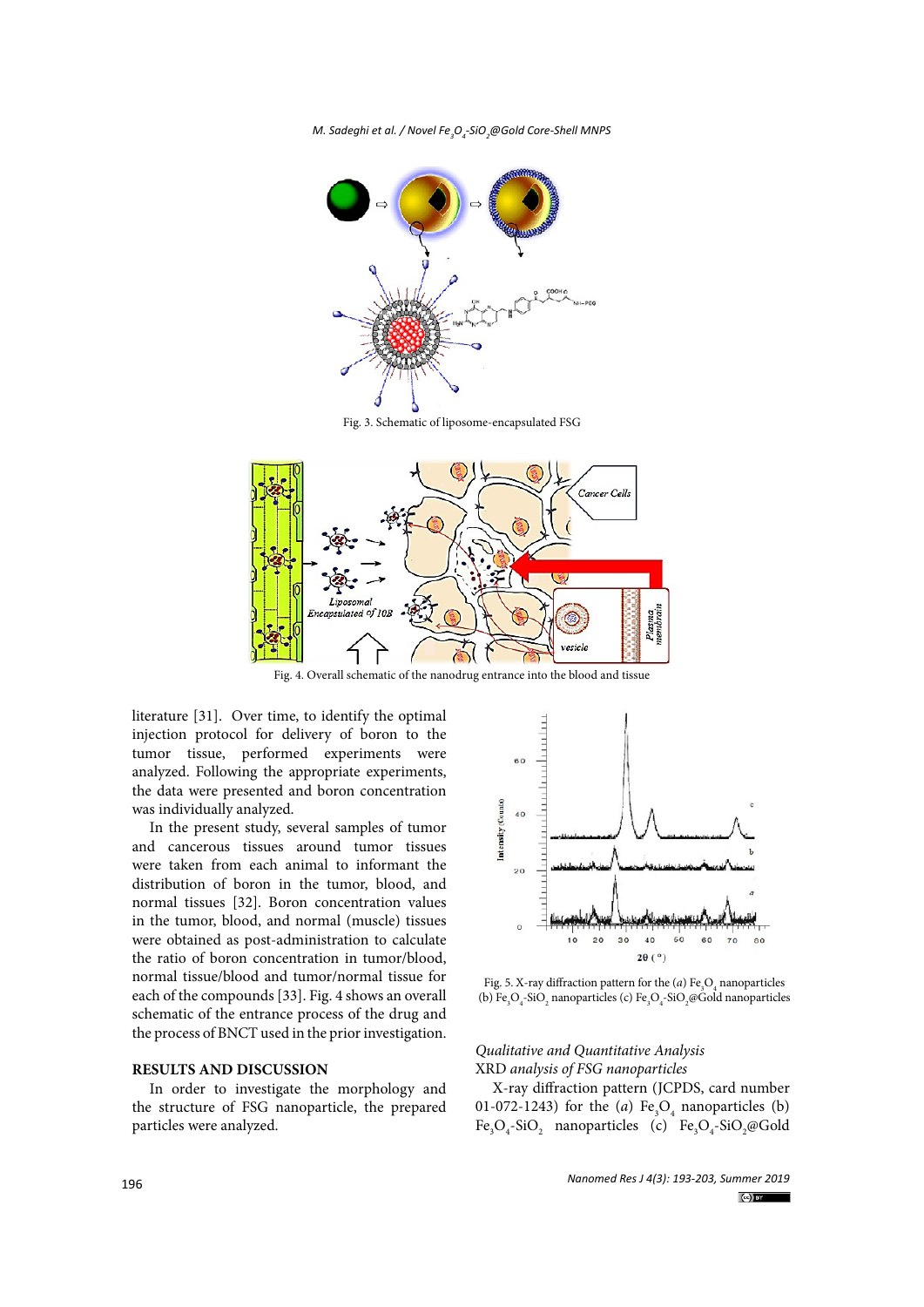

 $O_4$  nanoparticles (b)  $Fe_3O_4$ - $\rm SiO_{_2}$  nanoparticles (c)  $\rm Fe_{_3}O_{_4}\text{-}SiO_{_2}$ @Gold nanoparticles

nanoparticles showed in Fig. 5. The XRD pattern showed the characteristic peaks at  $2\theta$  of 9.2°, 11°, 31.8∘, and 45.4∘ and the size of  $\mathrm{Fe}_3\mathrm{O}_4$  nanoparticles obtained was 9.80 nm. Furthermore, the data showed diffraction peaks at  $2\theta$ ° = 38.2°, 44.2°, 64.5°, 77.8°, and 81.7°, which can be indexed to planes of Gold.

### FTIR *analysis of FSG nanoparticles*

The reactions were confirmed using the FTIR analysis. The FTIR spectra of  $(a)$  Fe<sub>3</sub>O<sub>4</sub> nanoparticles (*b*)  $\text{Fe}_3\text{O}_4\text{-SiO}_2$  nanoparticles and (*c*)  $\text{Fe}_3\text{O}_4\text{-SiO}_2$ @ Gold nanoparticles showed in Fig. 6. In contrast to the spectrum of  $Fe<sub>3</sub>O<sub>4</sub>$ -SiO<sub>2</sub> nanoparticles, the spectrum of the  $Fe<sub>3</sub>O<sub>4</sub>$ -SiO<sub>2</sub>@Gold nanoparticles shows a bond at  $3400 \text{ cm}^{-1}$ , that could be assigned to N-H stretching. The bonds at 1020 cm<sup>-1</sup> also could be attributed to the stretching of C-H groups of alkyls in the  $Fe<sub>3</sub>O<sub>4</sub>$ -SiO<sub>2</sub>@Gold nanoparticles. The magnetite spectrum shows a bond at 573 cm-<sup>1</sup>, that could be assigned to magnetite vibrations. The bonds at  $3440 \text{ cm}^{-1}$  also could be attributed to the stretching of O-H groups of hydroxyls in the magnetic nanoparticles. Furthermore, the bonds at 1614 and 1391 cm-1 that appeared in the spectrum of the  $\text{Fe}_{3}\text{O}_{4}$ -SiO<sub>2</sub> nanoparticles could be attributed to formation of carboxyl group bond to  $Fe<sub>3</sub>O<sub>4</sub>$ Fig. 6. The FTIR spectra of (*a*) Fe<sub>3</sub>O<sub>4</sub> nanoparticles (b) Fe<sub>3</sub>O<sub>4</sub> to 101 matriori of carboxyl group bond to  $r_{\rm s}$ O<sub>4</sub> SiO<sub>2</sub> nanoparticles (*c*) Fe<sub>3</sub>O<sub>4</sub> SiO<sub>2</sub> manoparticles. In addition, the bonds



Fig. 7. The TEM image of (*a*) Fe<sub>3</sub>O<sub>4</sub>-SiO<sub>2</sub>@Gold nanoparticles and (b) Fe<sub>3</sub>O<sub>4</sub>-SiO<sub>2</sub> nanoparticles

<sup>197</sup> *Nanomed Res J 4(3): 193-203, Summer 2019*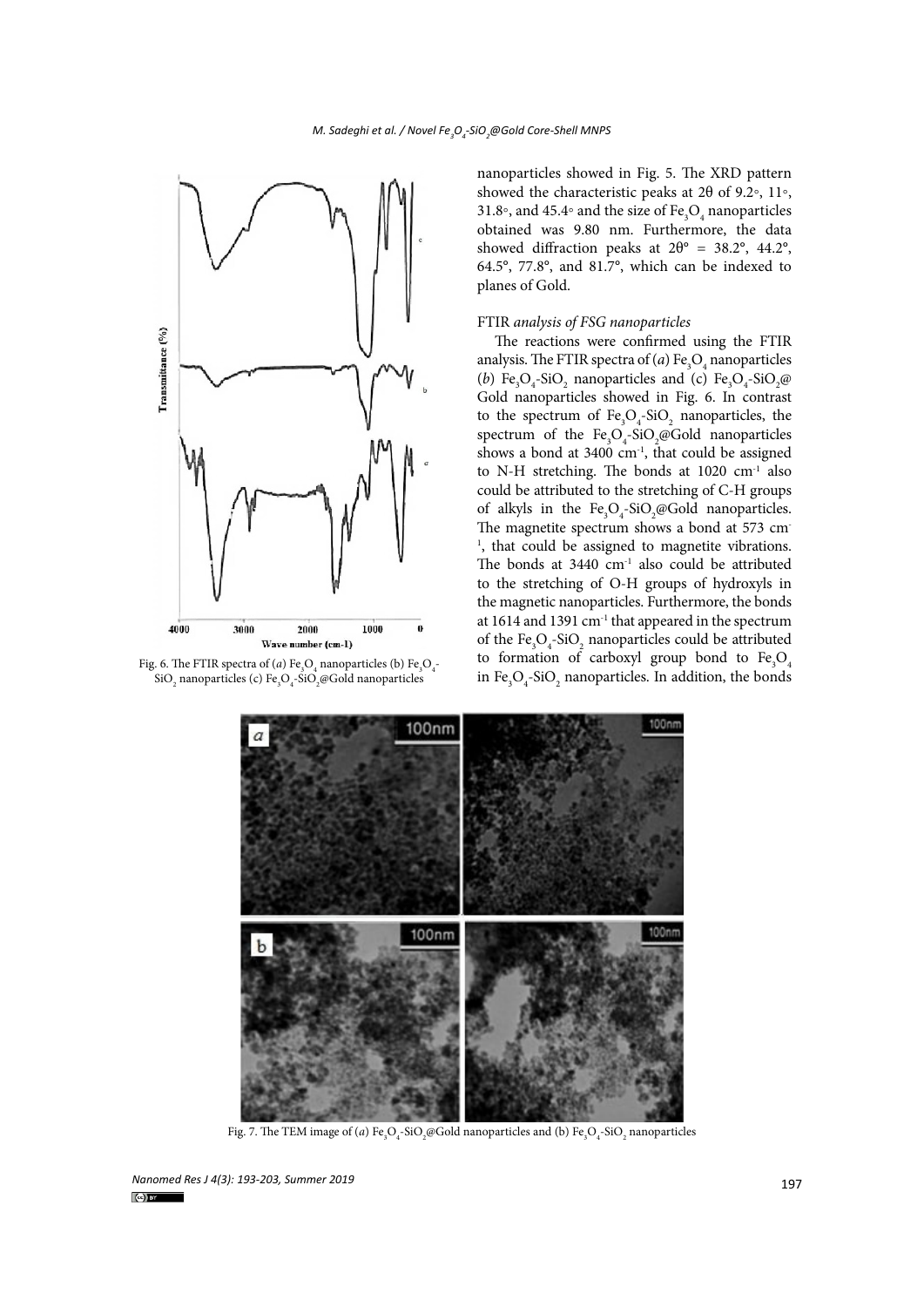at 1621, 1091 and 955  $cm<sup>-1</sup>$  could be attributed to H-O-H stretching, Si-O-Si stretching and Si-OH stretching in magnetite-silica nanoparticles.

#### *TEM study of FSG nanoparticles*

TEM data supports  $\text{Fe}_{3}\text{O}_{4}$ -SiO<sub>2</sub>@Gold core shell nanoparticles forms. There are two major findings from the morphological comparison. Firstly, the particles after coating with Silica and Gold seem much darker and secondly, for the particles after coating with  $SiO_2$  and Gold, the average particle size changed from 9.8 nm to 15 nm. In Fig. 6, the TEM data prepare an important piece of evidence for Fe<sub>3</sub>O<sub>4</sub>-SiO<sub>2</sub>@Gold core-shell forms.

# *Biodistribution and boron analysis studies: in-vivo and in-vitro treatment*

In this section, the experiments conducted which were related to *in-vivo* and *in-vitro* conditions of the biological tests. Studying the effects of drug-containing 10B on the muscle cancer and the corresponding Dose-Responses curves were performed. The predetermined concentration was  $20-35$  mg  $\frac{10}{9}$ g. The experiments were performed dealing with the biological distribution of the designed drug in different times of injection, biological distribution of various doses of the drug and sufficient accumulation of the designed drugcontaining 10Boron aiming influential treatment of the tumor.

As mentioned above, the drug with concentrations of 15, 25, 35 and 45 mg was selected to inject to the animal. The results of ICP data indicate that the drug concentration of 35 mg into the cell culture medium maximized the accumulation of the drug within 24 h incubation of the drug introduced to the environment (**Fig**. 8). The reason can be attributed to the representation of the toxicity of the synthesized composition using MTT assay method.



Fig. 8. Optimum boron concentrations (µg) vs treatment time, ICP for the drug



Fig. 9. Diagram of toxicity for in-vivo treatment in animal

*Nanomed Res J 4(3): 193-203, Summer 2019*  $\left(\text{cc}\right)$  BY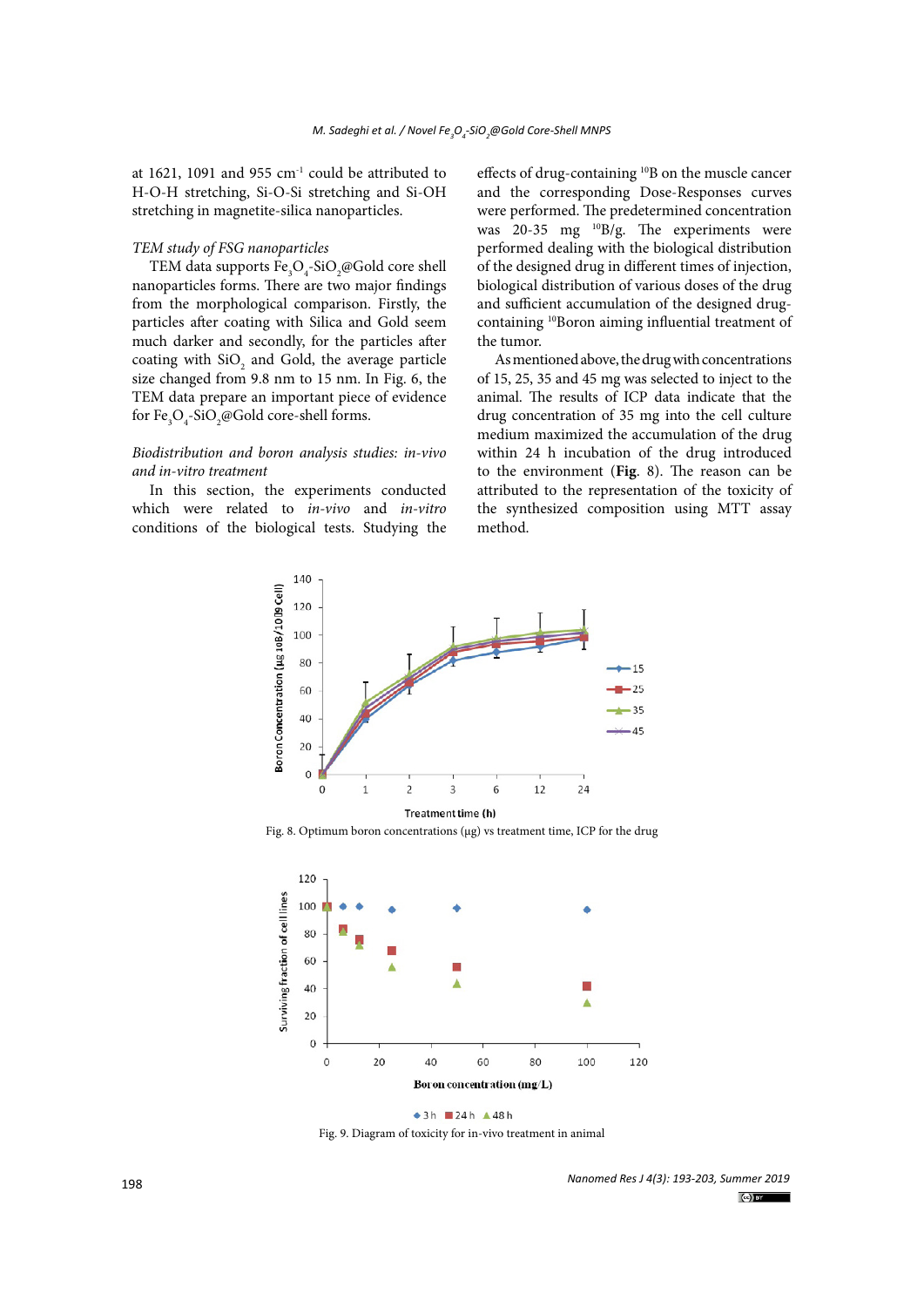To perform *in-vivo* treatment in testing animal, the toxicity of the liposome-encapsulated FSG was analyzed. Fig. 9 shows the diagram of toxicity of the liposome-encapsulated FSG determined by MTT assay method [34].

As can be seen, in the initial time, the number of live cells is not considerably changed; because of using the unit dietary compound to drug synthesis. While with respect to time, the number of tumor cells is gradually decreased. After 24 h, these reductions were 79, 64, 50, 80 and 36 % for various boron compounds at concentrations of 5, 10, 25, 50 and 100 mg/L, respectively. After 48 h, the results were similar to those obtained after 24 h with a slight differences [35].

Boron biodistribution studies were essential to preclinical design and subsequent clinical research protocols of BNCT. In particular, this analysis identifies the optimum time post-administration of the boron carrier to perform neutron therapy [36]. To date, dose calculations were based on boron content values in blood, tumor, and normal tissues

obtained beforehand from biodistribution studies. in the case of animal models, calculations were based on the mean values obtained from biodistribution studies in separate portions of tissues [37]. The tabulated diagrams and data corresponding to the mean value ± standard deviation of the ratio for each sample are shown in Fig. 10.

The results showed that the highest concentration of drug in the tumor tissue occurred at a period of 45 min to 3 h. Also, after drug injection, its concentration initially in the blood reached to the highest value; while it may reach to the lowest value within 24 h [38].

Generally, the results of boron concentration in the tumor tissue showed that after 3 h of drug injection to the tumor, the drug concentration reached to its highest level (27 mg/L) due to the excessive amount of sugar transmitters such as GLUT5 in the tumor cells. It can be concluded that the transfer of FSG was carried out by the GLUT5 transmitter to the tumor [39]. Since, the number of these transmitters in the cancerous tissue is greater



Fig. 10. Boron concentration in blood, normal tissue and tumor tissue for drug with respect to time



Fig. 11. Boron concentration in several tissue samples for the drug with respect to time (h)

<sup>199</sup> *Nanomed Res J 4(3): 193-203, Summer 2019*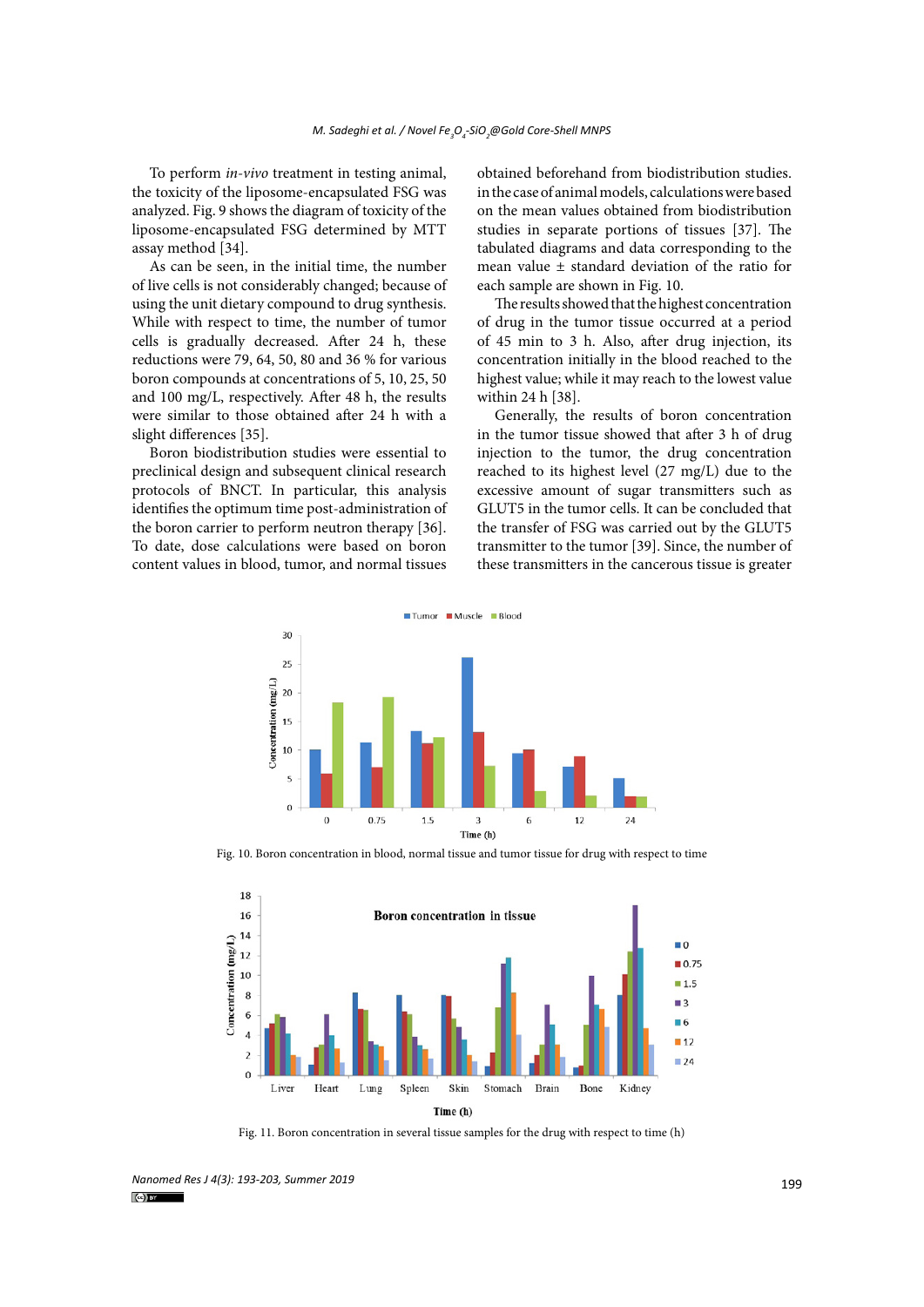| Ratio           | Time (h) after administration |          |      |      |      |      |      |
|-----------------|-------------------------------|----------|------|------|------|------|------|
|                 |                               | 0.75     | 1.5  |      |      |      | 24   |
| T/N             | 0.33                          | 0.37     | 0.91 | 1.81 | 3.37 | 4.29 | 1.05 |
| T/B             | 0.55                          | 0.59     | 1.09 | 3.59 | 3.17 | 3.43 | 2.69 |
| N/B             | 1.68                          | 1.59     | 1.20 | 1.98 | 0.94 | 0.80 | 2.55 |
| $\cdots$<br>- - | $\cdots$                      | $\cdots$ |      |      |      |      |      |

Table 1. T/N, T/B, and N/B boron concentration ratios in mice administration FSG

T: Tumor; N: Normal tissue (muscle); B: Blood;

than other tissues, selective accumulation of drug in the cancerous tissue occurred.

The drug concentration in the tumor tissue increased with respect to time due to the drug release to the tumor tissue through the blood [40]. With the accumulation of drug in the tumor, its concentration increased after 6 h of injection due to the sugar consumption of the drug by tumor cells and then, the amount of boron in the tumor tissue reduced. These results were consistent with the results obtained by other researchers regarding the excessive amount of sugar transmitters in tumor tissue [41]. Furthermore, Table 1 shows the absolute boron concentration values for the blood, tumor and normal tissues. The boron concentration (BC) in the blood, compared with normal tissue, is often used as the cited phrase to calculate the BC in the tumor for BNCT. By injecting the drug, its concentration in the blood reached to the highest value at initial time, and by transferring drug to other tissues and organs at long duration of time, its concentration ultimately decreased and reached to the lowest level within 24 h after injection [42]. In this article, the ratio of BC in normal tissue to that in blood, i.e.  $N/B$  ratio, remains about  $\sim$ 1.6 at 45 min post-administration [43].

Fig. 11 shows a graphical representation of the biodistribution of the <sup>10</sup>B-drug in different tissues of the model of the animal body at different time, after injection  $(41.1 \text{ mg of }^{10}\text{Boron complex per})$ every 30 g of the animal weight). The concentration of boron in the kidneys tissue initially increased and reached to the highest value of 17 mg/L within 3 h after injection. The kidneys contain glomeruli that are blood filters. Hence, these data are consistent with the results of Edward's study that highlights the expression of GLUT5 in the kidney glomerular tissue. In liver tissue, the accumulation of the drug reached to the highest value. The results of the ICP analysis for heart tissue were similar to the results obtained for normal tissue due to the muscular structure of the heart. The results of drug distribution studies on spleen and lung tissues were interesting. Furthermore, the results

show that the drug concentration was high at initial time after injection to the lung and spleen tissues due to the high rate of blood donation in the tissues. With respect to time, it is observed that the concentration of drug in the tissues significantly reduced and reached to its minimum value (2 mg/L) within 24 h. The concentration of the drug in the skin tissue at the initial time has reached to the highest value and then, rapidly reduced to 1.5 mg/L for duration of 3 h. This result can be attributed to the high distribution of blood capillary network inside the skin tissue [44]. At the initial time after injection, the concentration of boron in the skin tissue increased and then, decreased with respect to time with blood circulation. The study of drug concentration in stomach tissue shows its highest concentration after 3 and 6 h of injection and then, follows descending trend to the value of 4 mg/L within 24 h after injection. The reason for high concentrations of boron in the stomach tissue can be attributed to its muscle structure and high blood donation at a time interval of 3 to 6 h. The highest amount of boron in the brain tissue occurred within 3 h after injection. The concentration of boron in the bone tissue increased to 10 mg/L after 3 h with a high rate.

Considering high importance of the tissues in the case of breast cancer, it can be concluded that the mean concentration of boron considerably decreased and its value falls within the range of 6 to 10 mg/L, similarly for tumor, lung, spleen, and skin tissues.

### **CONCLUSIONS**

There are many challenging issues for the application and characterization of the detailed core-shell FSG nanostructures. Results demonstrated that the coupling of the biological and catalytic interfacial reactivity and the magnetic activity of core-shell nanoparticles is an effort to further broaden the rapidly-emerging field of core@shell magnetic. In this study, the time-course biodistribution of boron delivered by liposome-encapsulated FSG in the BALB/c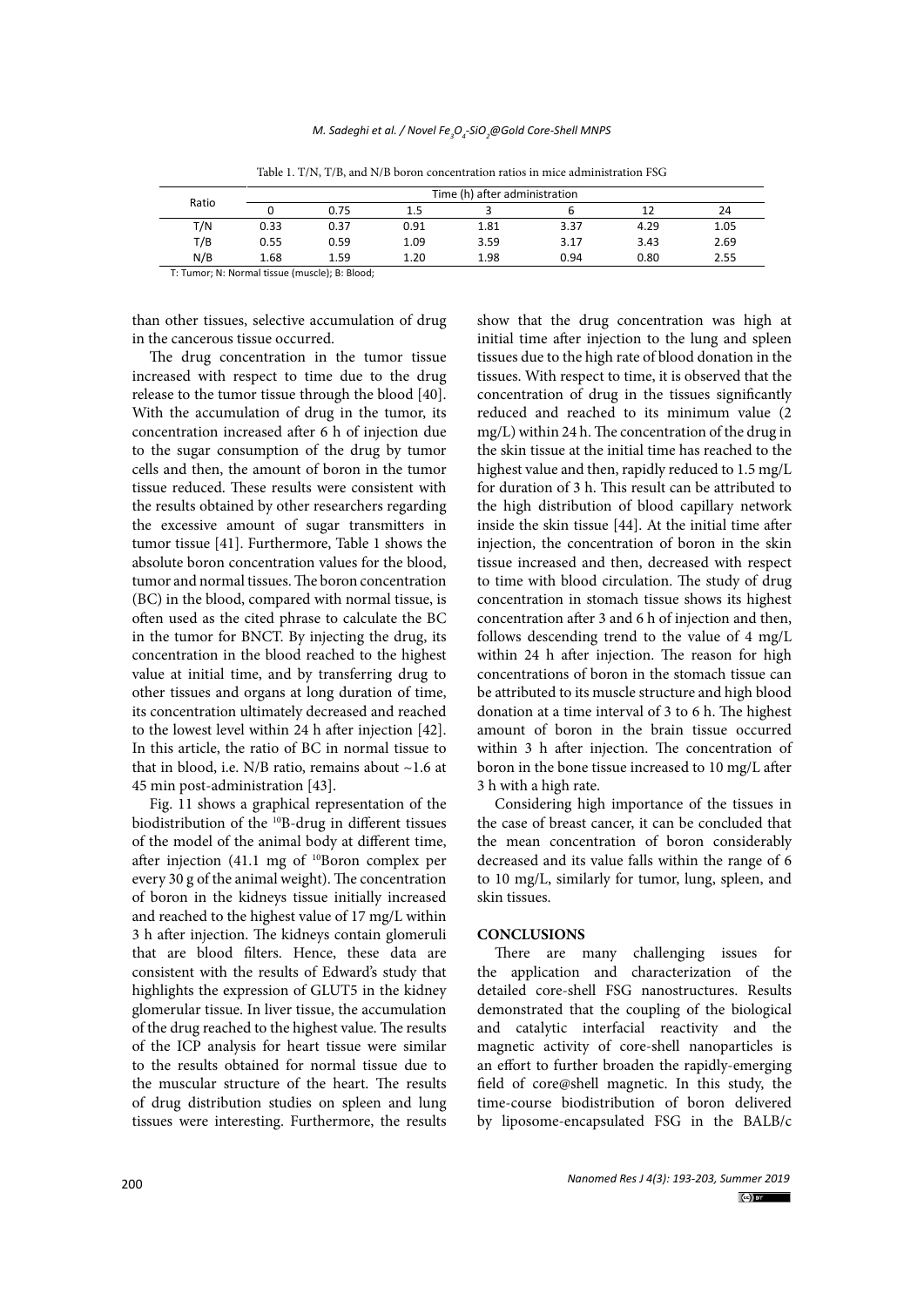mice muscle cancer model was reported for the first time. In summary, it was demonstrated that the combined administration of FSG offers the most similarity in practicable targeting of different tumors; because of these boron carriers have different uptake mechanisms and properties. Furthermore, it was possible to selectively transfer the amounts of therapeutic boron to BALB/c mice tumor and achieve ratios between tumor and blood that was compatible with the treatment. The results of ICP data indicated that the drug concentration of 35 mg in the cell culture medium maximized the accumulation of the drug for 24 h incubation after the drug introduced to the environment. Also, the highest concentration of drug (27 mg/L) in the tumor tissue occurs at a period of 45 min to 3 h due to the excessive amount of sugar transmitters such as GLUT5 in the tumor cells. In summary, the results of the present study demonstrated that the therapeutic potential of boron-bearing liposomes led to large boron biodistribution values [45-50]. The results can be considered as a guideline for further understanding boron targeting processes associated with the agents studied.

# **ACKNOWLEDGEMENTS**

The authors gratefully acknowledge the staffs of University of Isfahan, central laboratory in Isfahan University of Technology and Nano Technology Department, Agricultural Biotechnology Research Institute of Iran for their assistance on this research.

## **CONFLICT OF INTEREST**

The authors declare that there are no conflicts of interest regarding the publication of this manuscript.

# **REFERENCES**

- 1. [Fan R, Min H, Hong X, Yi Q, Liu W, Zhang Q, et al. Plant](http://dx.doi.org/10.1016/j.jhazmat.2018.05.061)  [tannin immobilized Fe3O4@SiO2 microspheres: A](http://dx.doi.org/10.1016/j.jhazmat.2018.05.061)  [novel and green magnetic bio-sorbent with superior](http://dx.doi.org/10.1016/j.jhazmat.2018.05.061)  [adsorption capacities for gold and palladium. Journal](http://dx.doi.org/10.1016/j.jhazmat.2018.05.061)  [of Hazardous Materials. 2019;364:780-90.](http://dx.doi.org/10.1016/j.jhazmat.2018.05.061)
- 2. [Mohammad-Beigi H, Yaghmaei S, Roostaazad R, Arpanaei](http://dx.doi.org/10.1016/j.physe.2013.01.004)  [A. Comparison of different strategies for the assembly](http://dx.doi.org/10.1016/j.physe.2013.01.004)  [of gold colloids onto Fe3O4@SiO2 nanocomposite](http://dx.doi.org/10.1016/j.physe.2013.01.004)  [particles. Physica E: Low-dimensional Systems and](http://dx.doi.org/10.1016/j.physe.2013.01.004)  [Nanostructures. 2013;49:30-8.](http://dx.doi.org/10.1016/j.physe.2013.01.004)
- 3. [Khosroshahi ME, Ghazanfari L. Physicochemical](http://dx.doi.org/10.1016/j.matchemphys.2011.12.047)  [characterization of Fe3O4/SiO2/Au multilayer](http://dx.doi.org/10.1016/j.matchemphys.2011.12.047)  [nanostructure. Materials Chemistry and Physics.](http://dx.doi.org/10.1016/j.matchemphys.2011.12.047)  [2012;133\(1\):55-62.](http://dx.doi.org/10.1016/j.matchemphys.2011.12.047)
- 4. [Zhang Y, Xu Q, Zhang S, Liu J, Zhou J, Xu H, et](http://dx.doi.org/10.1016/j.seppur.2013.06.018)  [al. Preparation of thiol-modified Fe3O4@SiO2](http://dx.doi.org/10.1016/j.seppur.2013.06.018)  [nanoparticles and their application for gold recovery](http://dx.doi.org/10.1016/j.seppur.2013.06.018)

[from dilute solution. Separation and Purification](http://dx.doi.org/10.1016/j.seppur.2013.06.018) [Technology. 2013;116:391-7.](http://dx.doi.org/10.1016/j.seppur.2013.06.018)

- 5. [Chen X, Zhu J, Chen Z, Xu C, Wang Y, Yao C. A novel](http://dx.doi.org/10.1016/j.snb.2011.06.076) [bienzyme glucose biosensor based on three-layer Au–](http://dx.doi.org/10.1016/j.snb.2011.06.076) [Fe3O4@SiO2 magnetic nanocomposite. Sensors and](http://dx.doi.org/10.1016/j.snb.2011.06.076) [Actuators B: Chemical. 2011;159\(1\):220-8.](http://dx.doi.org/10.1016/j.snb.2011.06.076)
- 6. [Yang L, Li N, Wang K, Hai X, Liu J, Dang F. A novel](http://dx.doi.org/10.1016/j.talanta.2017.11.033) peptide/Fe3O4@SiO2-Au [fluorescence biosensor for the highly selective and](http://dx.doi.org/10.1016/j.talanta.2017.11.033) [sensitive detection of prostate-specific antigen. Talanta.](http://dx.doi.org/10.1016/j.talanta.2017.11.033) [2018;179:531-7.](http://dx.doi.org/10.1016/j.talanta.2017.11.033)
- 7. [Chen J, Pang S, He L, Nugen SR. Highly sensitive and](http://dx.doi.org/10.1016/j.bios.2016.05.068) [selective detection of nitrite ions using Fe3O4@SiO2/](http://dx.doi.org/10.1016/j.bios.2016.05.068) [Au magnetic nanoparticles by surface-enhanced](http://dx.doi.org/10.1016/j.bios.2016.05.068) [Raman spectroscopy. Biosensors and Bioelectronics.](http://dx.doi.org/10.1016/j.bios.2016.05.068) [2016;85:726-33.](http://dx.doi.org/10.1016/j.bios.2016.05.068)
- 8. [Luo S, Liu Y, Rao H, Wang Y, Wang X. Fluorescence](http://dx.doi.org/10.1016/j.ab.2017.09.006) [and magnetic nanocomposite Fe 3 O 4 @SiO 2 @Au](http://dx.doi.org/10.1016/j.ab.2017.09.006) [MNPs as peroxidase mimetics for glucose detection.](http://dx.doi.org/10.1016/j.ab.2017.09.006) [Analytical Biochemistry. 2017;538:26-33.](http://dx.doi.org/10.1016/j.ab.2017.09.006)
- 9. [Amatatongchai M, Sitanurak J, Sroysee W, Sodanat S,](http://dx.doi.org/10.1016/j.aca.2019.05.047) [Chairam S, Jarujamrus P, et al. Highly sensitive and](http://dx.doi.org/10.1016/j.aca.2019.05.047) [selective electrochemical paper-based device using](http://dx.doi.org/10.1016/j.aca.2019.05.047) [a graphite screen-printed electrode modified with](http://dx.doi.org/10.1016/j.aca.2019.05.047) [molecularly imprinted polymers coated Fe3O4@Au@](http://dx.doi.org/10.1016/j.aca.2019.05.047) [SiO2 for serotonin determination. Analytica Chimica](http://dx.doi.org/10.1016/j.aca.2019.05.047) Acta. 2019:1077:255-65.
- 10. [Farimani MHR, Shahtahmasebi N, Rezaee Roknabadi](http://dx.doi.org/10.1016/j.physe.2013.04.032) [M, Ghows N, Kazemi A. Study of structural and](http://dx.doi.org/10.1016/j.physe.2013.04.032) [magnetic properties of superparamagnetic Fe3O4/](http://dx.doi.org/10.1016/j.physe.2013.04.032) [SiO2 core–shell nanocomposites synthesized with](http://dx.doi.org/10.1016/j.physe.2013.04.032) [hydrophilic citrate-modified Fe3O4 seeds via a sol–gel](http://dx.doi.org/10.1016/j.physe.2013.04.032) [approach. Physica E: Low-dimensional Systems and](http://dx.doi.org/10.1016/j.physe.2013.04.032) [Nanostructures. 2013;53:207-16.](http://dx.doi.org/10.1016/j.physe.2013.04.032)
- 11. [Ma J, Sun N, Wang C, Xue J, Qiang L. Facile synthesis](http://dx.doi.org/10.1016/j.jallcom.2018.02.005) [of novel Fe3O4@SiO2@mSiO2@TiO2 core-shell](http://dx.doi.org/10.1016/j.jallcom.2018.02.005) [microspheres with mesoporous structure and their](http://dx.doi.org/10.1016/j.jallcom.2018.02.005) [photocatalytic performance. Journal of Alloys and](http://dx.doi.org/10.1016/j.jallcom.2018.02.005) [Compounds. 2018;743:456-63.](http://dx.doi.org/10.1016/j.jallcom.2018.02.005)
- 12. [Fu X, Liu J, He X. A facile preparation method for single](http://dx.doi.org/10.1016/j.colsurfa.2014.03.108)[hole hollow Fe3O4@SiO2 microspheres. Colloids and](http://dx.doi.org/10.1016/j.colsurfa.2014.03.108) [Surfaces A: Physicochemical and Engineering Aspects.](http://dx.doi.org/10.1016/j.colsurfa.2014.03.108) [2014;453:101-8.](http://dx.doi.org/10.1016/j.colsurfa.2014.03.108)
- 13. [Kashanian F, Kokkinis G, Bernardi J, Zand MR, Shamloo](http://dx.doi.org/10.1016/j.sna.2017.12.047) [A, Giouroudi I. A novel magnetic microfluidic platform](http://dx.doi.org/10.1016/j.sna.2017.12.047) [for on-chip separation of 3 types of silica coated](http://dx.doi.org/10.1016/j.sna.2017.12.047) [magnetic nanoparticles \(Fe3O4@SiO2\). Sensors and](http://dx.doi.org/10.1016/j.sna.2017.12.047) [Actuators A: Physical. 2018;270:223-30.](http://dx.doi.org/10.1016/j.sna.2017.12.047)
- 14. [Roto R, Yusran Y, Kuncaka A. Magnetic adsorbent of Fe](http://dx.doi.org/10.1016/j.apsusc.2016.03.099) [3 O 4 @SiO 2 core-shell nanoparticles modified with](http://dx.doi.org/10.1016/j.apsusc.2016.03.099) [thiol group for chloroauric ion adsorption. Applied](http://dx.doi.org/10.1016/j.apsusc.2016.03.099) [Surface Science. 2016;377:30-6.](http://dx.doi.org/10.1016/j.apsusc.2016.03.099)
- 15. [Zhou J, Gan N, Li T, Zhou H, Li X, Cao Y, et al. Ultratrace](http://dx.doi.org/10.1016/j.snb.2013.01.013) [detection of C-reactive protein by a piezoelectric](http://dx.doi.org/10.1016/j.snb.2013.01.013) [immunosensor based on Fe3O4@SiO2 magnetic](http://dx.doi.org/10.1016/j.snb.2013.01.013) [capture nanoprobes and HRP-antibody co-immobilized](http://dx.doi.org/10.1016/j.snb.2013.01.013) [nano gold as signal tags. Sensors and Actuators B:](http://dx.doi.org/10.1016/j.snb.2013.01.013) [Chemical. 2013;178:494-500.](http://dx.doi.org/10.1016/j.snb.2013.01.013)
- 16. [Shi L, Huang J, He Y. Recyclable purification-evaporation](http://dx.doi.org/10.1016/j.egypro.2017.12.056) [systems based on Fe 3 O 4 @TiO 2 nanoparticles.](http://dx.doi.org/10.1016/j.egypro.2017.12.056) [Energy Procedia. 2017;142:356-61.](http://dx.doi.org/10.1016/j.egypro.2017.12.056)
- 17. [Cîrcu M, Radu T, Porav AS, Turcu R. Surface](http://dx.doi.org/10.1016/j.apsusc.2018.05.096) [functionalization of Fe3O4@SiO2 core-shell](http://dx.doi.org/10.1016/j.apsusc.2018.05.096)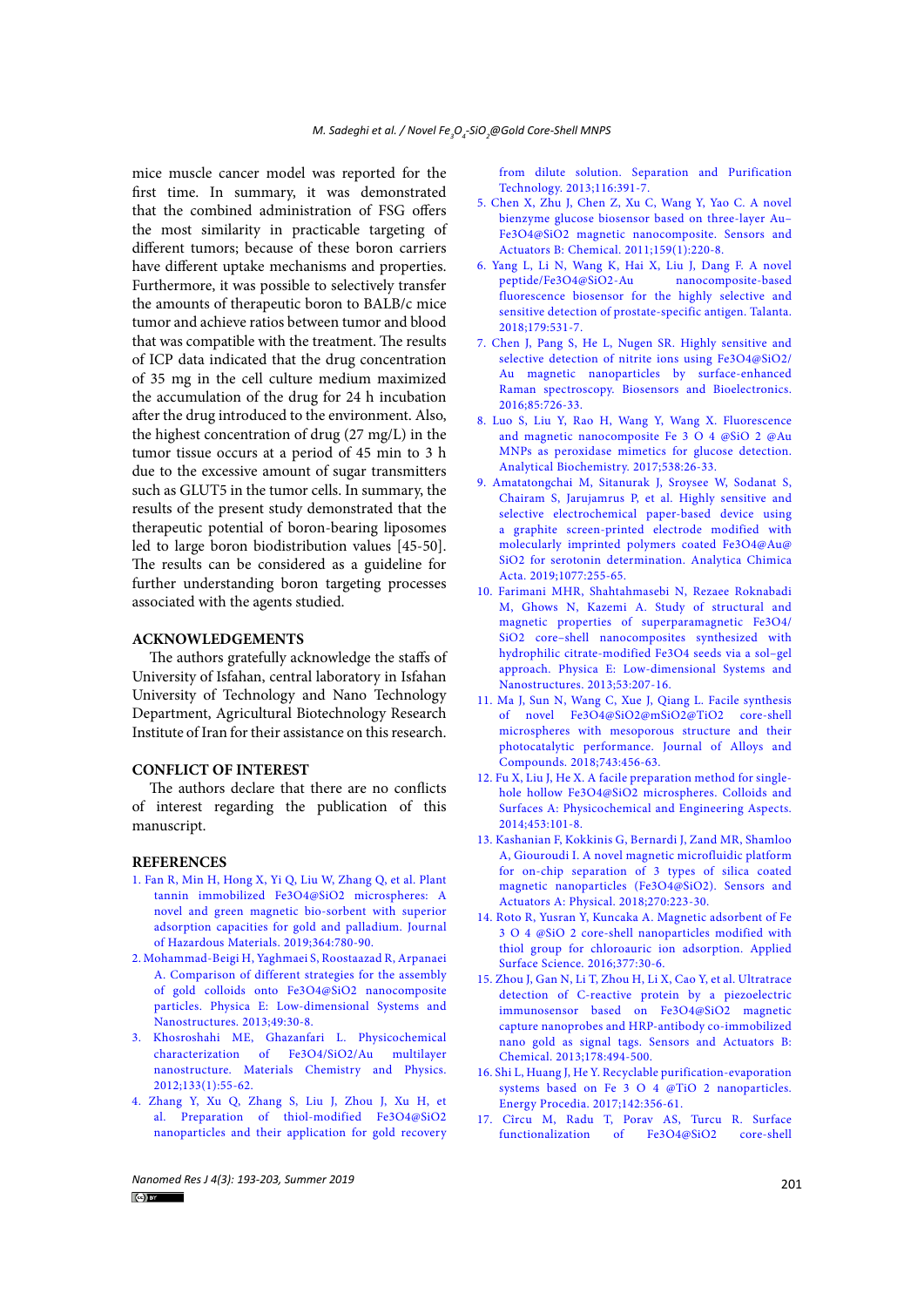[nanoparticles with vinylimidazole-rare earth](http://dx.doi.org/10.1016/j.apsusc.2018.05.096)  [complexes: Synthesis, physico-chemical properties and](http://dx.doi.org/10.1016/j.apsusc.2018.05.096)  [protein interaction effects. Applied Surface Science.](http://dx.doi.org/10.1016/j.apsusc.2018.05.096)  [2018;453:457-63.](http://dx.doi.org/10.1016/j.apsusc.2018.05.096)

- 18. [Veera Manohara Reddy Y, Sravani B, Agarwal S, Gupta](http://dx.doi.org/10.1016/j.jelechem.2018.04.059)  [VK, Madhavi G. Electrochemical sensor for detection of](http://dx.doi.org/10.1016/j.jelechem.2018.04.059)  [uric acid in the presence of ascorbic acid and dopamine](http://dx.doi.org/10.1016/j.jelechem.2018.04.059)  [using the poly\(DPA\)/SiO 2 @Fe 3 O 4 modified carbon](http://dx.doi.org/10.1016/j.jelechem.2018.04.059)  [paste electrode. Journal of Electroanalytical Chemistry.](http://dx.doi.org/10.1016/j.jelechem.2018.04.059)  [2018;820:168-75.](http://dx.doi.org/10.1016/j.jelechem.2018.04.059)
- 19. [Veisi H, Razeghi S, Mohammadi P, Hemmati S. Silver](http://dx.doi.org/10.1016/j.msec.2018.12.076)  [nanoparticles decorated on thiol-modified magnetite](http://dx.doi.org/10.1016/j.msec.2018.12.076)  [nanoparticles \(Fe3O4/SiO2-Pr-S-Ag\) as a recyclable](http://dx.doi.org/10.1016/j.msec.2018.12.076)  [nanocatalyst for degradation of organic dyes. Materials](http://dx.doi.org/10.1016/j.msec.2018.12.076)  [Science and Engineering: C. 2019;97:624-31.](http://dx.doi.org/10.1016/j.msec.2018.12.076)
- 20. [Mir N, Karimi P, Castano CE, Norouzi N, Rojas JV,](http://dx.doi.org/10.1016/j.apsusc.2019.05.156)  [Mohammadi R. Functionalizing Fe3O4@SiO2 with a](http://dx.doi.org/10.1016/j.apsusc.2019.05.156)  [novel mercaptobenzothiazole derivative: Application to](http://dx.doi.org/10.1016/j.apsusc.2019.05.156)  [trace fluorometric and colorimetric detection of Fe3+](http://dx.doi.org/10.1016/j.apsusc.2019.05.156)  [in water. Applied Surface Science. 2019;487:876-88.](http://dx.doi.org/10.1016/j.apsusc.2019.05.156)
- 21. [Jie G, Ge J, Gao X, Li C. Amplified electrochem](http://dx.doi.org/10.1016/j.bios.2018.07.046)[iluminescence detection of CEA based on magnetic](http://dx.doi.org/10.1016/j.bios.2018.07.046)  [Fe3O4@Au nanoparticles-assembled Ru@SiO2](http://dx.doi.org/10.1016/j.bios.2018.07.046)  [nanocomposites combined with multiple cycling](http://dx.doi.org/10.1016/j.bios.2018.07.046)  [amplification strategy. Biosensors and Bioelectronics.](http://dx.doi.org/10.1016/j.bios.2018.07.046)  [2018;118:115-21.](http://dx.doi.org/10.1016/j.bios.2018.07.046)
- 22. [Ma Y, Mu B, Zhang X, Zhang H, Xu H, Qu Z, et al.](http://dx.doi.org/10.1016/j.jes.2018.11.014)  [Hierarchical Ag-SiO2@Fe3O4 magnetic composites](http://dx.doi.org/10.1016/j.jes.2018.11.014)  [for elemental mercury removal from non-ferrous metal](http://dx.doi.org/10.1016/j.jes.2018.11.014)  [smelting flue gas. Journal of Environmental Sciences.](http://dx.doi.org/10.1016/j.jes.2018.11.014)  [2019;79:111-20.](http://dx.doi.org/10.1016/j.jes.2018.11.014)
- 23. [Kazemnejadi M, Alavi SA, Rezazadeh Z, Nasseri MA,](http://dx.doi.org/10.1016/j.molstruc.2019.03.008)  [Allahresani A, Esmaeilpour M. Fe3O4@SiO2@Im\[Cl\]](http://dx.doi.org/10.1016/j.molstruc.2019.03.008) [Mn\(III\)-complex as a highly efficient magnetically](http://dx.doi.org/10.1016/j.molstruc.2019.03.008)  [recoverable nanocatalyst for selective oxidation of](http://dx.doi.org/10.1016/j.molstruc.2019.03.008)  [alcohol to imine and oxime. Journal of Molecular](http://dx.doi.org/10.1016/j.molstruc.2019.03.008)  [Structure. 2019;1186:230-49.](http://dx.doi.org/10.1016/j.molstruc.2019.03.008)
- 24. [Sato T, Masunaga S-i, Kumada H, Hamada N.](http://dx.doi.org/10.1038/s41598-017-18871-0)  [Microdosimetric Modeling of Biological Effectiveness](http://dx.doi.org/10.1038/s41598-017-18871-0)  [for Boron Neutron Capture Therapy Considering Intra](http://dx.doi.org/10.1038/s41598-017-18871-0)[and Intercellular Heterogeneity in 10B Distribution.](http://dx.doi.org/10.1038/s41598-017-18871-0)  [Scientific Reports. 2018;8\(1\).](http://dx.doi.org/10.1038/s41598-017-18871-0)
- 25. [Wyzlic IM, Tjarks W, Soloway AH, Anisuzzaman](http://dx.doi.org/10.1016/0360-3016(94)90495-2)  [AKM, Rong F-G, Barth RF. Strategies for the design](http://dx.doi.org/10.1016/0360-3016(94)90495-2)  [and synthesis of boronated nucleic acid and protein](http://dx.doi.org/10.1016/0360-3016(94)90495-2)  [components as potential delivery agents for neutron](http://dx.doi.org/10.1016/0360-3016(94)90495-2)  [capture therapy. International Journal of Radiation](http://dx.doi.org/10.1016/0360-3016(94)90495-2)  [Oncology\\*Biology\\*Physics. 1994;28\(5\):1203-13.](http://dx.doi.org/10.1016/0360-3016(94)90495-2)
- 26. [Chen W, Mehta SC, Lu DR. Selective boron drug](http://dx.doi.org/10.1016/s0169-409x(97)00037-9)  [delivery to brain tumors for boron neutron capture](http://dx.doi.org/10.1016/s0169-409x(97)00037-9)  [therapy. Advanced Drug Delivery Reviews. 1997;26\(2-](http://dx.doi.org/10.1016/s0169-409x(97)00037-9) [3\):231-47.](http://dx.doi.org/10.1016/s0169-409x(97)00037-9)
- 27. [Moss RL. Critical review, with an optimistic outlook,](http://dx.doi.org/10.1016/j.apradiso.2013.11.109)  [on Boron Neutron Capture Therapy \(BNCT\). Applied](http://dx.doi.org/10.1016/j.apradiso.2013.11.109)  [Radiation and Isotopes. 2014;88:2-11.](http://dx.doi.org/10.1016/j.apradiso.2013.11.109)
- 28. [Stöber W, Fink A, Bohn E. Controlled growth of](http://dx.doi.org/10.1016/0021-9797(68)90272-5)  [monodisperse silica spheres in the micron size range.](http://dx.doi.org/10.1016/0021-9797(68)90272-5)  [Journal of Colloid and Interface Science. 1968;26\(1\):62-](http://dx.doi.org/10.1016/0021-9797(68)90272-5) [9.](http://dx.doi.org/10.1016/0021-9797(68)90272-5)
- 29. [Ito Y, Kimura Y, Shimahara T, Ariyoshi Y, Shimahara](http://dx.doi.org/10.1016/j.apradiso.2009.03.018)

[M, Miyatake S, et al. Disposition of TF-PEG-Liposome-](http://dx.doi.org/10.1016/j.apradiso.2009.03.018)[BSH in tumor-bearing mice. Applied Radiation and](http://dx.doi.org/10.1016/j.apradiso.2009.03.018) [Isotopes. 2009;67\(7-8\):S109-S10.](http://dx.doi.org/10.1016/j.apradiso.2009.03.018)

- 30. [Nakamura H, Ueno M, Ban HS, Nakai K, Tsuruta K,](http://dx.doi.org/10.1016/j.apradiso.2009.03.091) [Kaneda Y, et al. Development of boron nanocapsules](http://dx.doi.org/10.1016/j.apradiso.2009.03.091) [for neutron capture therapy. Applied Radiation and](http://dx.doi.org/10.1016/j.apradiso.2009.03.091) [Isotopes. 2009;67\(7-8\):S84-S7.](http://dx.doi.org/10.1016/j.apradiso.2009.03.091)
- 31. [Zaboronok A, Yamamoto T, Nakai K, Yoshida F, Uspenskii](http://dx.doi.org/10.1016/j.apradiso.2015.08.020) [S, Selyanin M, et al. Hyaluronic acid as a potential boron](http://dx.doi.org/10.1016/j.apradiso.2015.08.020) [carrier for BNCT: Preliminary evaluation. Applied](http://dx.doi.org/10.1016/j.apradiso.2015.08.020) [Radiation and Isotopes. 2015;106:181-4.](http://dx.doi.org/10.1016/j.apradiso.2015.08.020)
- 32. [Trivillin VA, Garabalino MA, Colombo LL, González](http://dx.doi.org/10.1016/j.apradiso.2013.11.115) [SJ, Farías RO, Monti Hughes A, et al. Biodistribution](http://dx.doi.org/10.1016/j.apradiso.2013.11.115) [of the boron carriers boronophenylalanine \(BPA\) and/](http://dx.doi.org/10.1016/j.apradiso.2013.11.115) [or decahydrodecaborate \(GB-10\) for Boron Neutron](http://dx.doi.org/10.1016/j.apradiso.2013.11.115) [Capture Therapy \(BNCT\) in an experimental model](http://dx.doi.org/10.1016/j.apradiso.2013.11.115) [of lung metastases. Applied Radiation and Isotopes.](http://dx.doi.org/10.1016/j.apradiso.2013.11.115) [2014;88:94-8.](http://dx.doi.org/10.1016/j.apradiso.2013.11.115)
- 33. [Miyabe J, Ohgaki R, Saito K, Wei L, Quan L, Jin C, et](http://dx.doi.org/10.1016/j.jphs.2019.01.012) [al. Boron delivery for boron neutron capture therapy](http://dx.doi.org/10.1016/j.jphs.2019.01.012) [targeting a cancer-upregulated oligopeptide transporter.](http://dx.doi.org/10.1016/j.jphs.2019.01.012) [Journal of Pharmacological Sciences. 2019;139\(3\):215-](http://dx.doi.org/10.1016/j.jphs.2019.01.012) [22.](http://dx.doi.org/10.1016/j.jphs.2019.01.012)
- 34. [Shu D, Tang X, Geng C, Zhang X, Gong C, Shao W, et al.](http://dx.doi.org/10.1016/j.radphyschem.2018.11.024) [Novel method exploration of monitoring neutron beam](http://dx.doi.org/10.1016/j.radphyschem.2018.11.024) [using Cherenkov photons in BNCT. Radiation Physics](http://dx.doi.org/10.1016/j.radphyschem.2018.11.024) [and Chemistry. 2019;156:222-30.](http://dx.doi.org/10.1016/j.radphyschem.2018.11.024)
- 35. [Heber EM, Trivillin VA, Nigg DW, Itoiz ME, Gonzalez](http://dx.doi.org/10.1016/j.archoralbio.2006.03.015) [BN, Rebagliati RJ, et al. Homogeneous boron targeting](http://dx.doi.org/10.1016/j.archoralbio.2006.03.015) [of heterogeneous tumors for boron neutron capture](http://dx.doi.org/10.1016/j.archoralbio.2006.03.015) [therapy \(BNCT\): Chemical analyses in the hamster](http://dx.doi.org/10.1016/j.archoralbio.2006.03.015) [cheek pouch oral cancer model. Archives of Oral](http://dx.doi.org/10.1016/j.archoralbio.2006.03.015) [Biology. 2006;51\(10\):922-9.](http://dx.doi.org/10.1016/j.archoralbio.2006.03.015)
- 36. [Watabe T, Hanaoka K, Naka S, Kanai Y, Ikeda H, Aoki](http://dx.doi.org/10.1007/s12149-017-1172-5) [M, et al. Practical calculation method to estimate the](http://dx.doi.org/10.1007/s12149-017-1172-5) [absolute boron concentration in tissues using 18F-FBPA](http://dx.doi.org/10.1007/s12149-017-1172-5) [PET. Annals of Nuclear Medicine. 2017;31\(6\):481-5.](http://dx.doi.org/10.1007/s12149-017-1172-5)
- 37. [Sauerwein W, Moss R, Stecher-Rasmussen F, Rassow J,](http://dx.doi.org/10.1016/j.apradiso.2011.03.011) [Wittig A. Quality management in BNCT at a nuclear](http://dx.doi.org/10.1016/j.apradiso.2011.03.011) [research reactor. Applied Radiation and Isotopes.](http://dx.doi.org/10.1016/j.apradiso.2011.03.011) [2011;69\(12\):1786-9.](http://dx.doi.org/10.1016/j.apradiso.2011.03.011)
- 38. [Lee J-C, Chen Y-W, Chuang K-S, Hsu F-Y, Chou F-I, Hsu](http://dx.doi.org/10.1155/2018/5826174) [S-M, et al. The Dosimetric Impact of Shifts in Patient](http://dx.doi.org/10.1155/2018/5826174) [Positioning during Boron Neutron Capture Therapy](http://dx.doi.org/10.1155/2018/5826174) [for Brain Tumors. BioMed Research International.](http://dx.doi.org/10.1155/2018/5826174) [2018;2018:1-11.](http://dx.doi.org/10.1155/2018/5826174)
- 39. [Farhood B, Samadian H, Ghorbani M, Zakariaee SS,](http://dx.doi.org/10.1016/j.rpor.2018.07.002) [Knaup C. Physical, dosimetric and clinical aspects and](http://dx.doi.org/10.1016/j.rpor.2018.07.002) [delivery systems in neutron capture therapy. Reports of](http://dx.doi.org/10.1016/j.rpor.2018.07.002) [Practical Oncology & Radiotherapy. 2018;23\(5\):462-73.](http://dx.doi.org/10.1016/j.rpor.2018.07.002)
- 40. [Maruyama K, Ishida O, Kasaoka S, Takizawa T, Utoguchi](http://dx.doi.org/10.1016/j.jconrel.2004.04.018) [N, Shinohara A, et al. Intracellular targeting of sodium](http://dx.doi.org/10.1016/j.jconrel.2004.04.018) [mercaptoundecahydrododecaborate \(BSH\) to solid](http://dx.doi.org/10.1016/j.jconrel.2004.04.018) [tumors by transferrin-PEG liposomes, for boron](http://dx.doi.org/10.1016/j.jconrel.2004.04.018) [neutron-capture therapy \(BNCT\). Journal of Controlled](http://dx.doi.org/10.1016/j.jconrel.2004.04.018) [Release. 2004;98\(2\):195-207.](http://dx.doi.org/10.1016/j.jconrel.2004.04.018)
- 41. [Carpano M, Perona M, Rodriguez C, Nievas S, Olivera](http://dx.doi.org/10.1016/j.ijrobp.2015.05.039) [M, Santa Cruz GA, et al. Experimental Studies of](http://dx.doi.org/10.1016/j.ijrobp.2015.05.039) Boronophenylalanine (10BPA) [for the Individual Application of Boron Neutron](http://dx.doi.org/10.1016/j.ijrobp.2015.05.039)

*Nanomed Res J 4(3): 193-203, Summer 2019*  $(cc)$  by